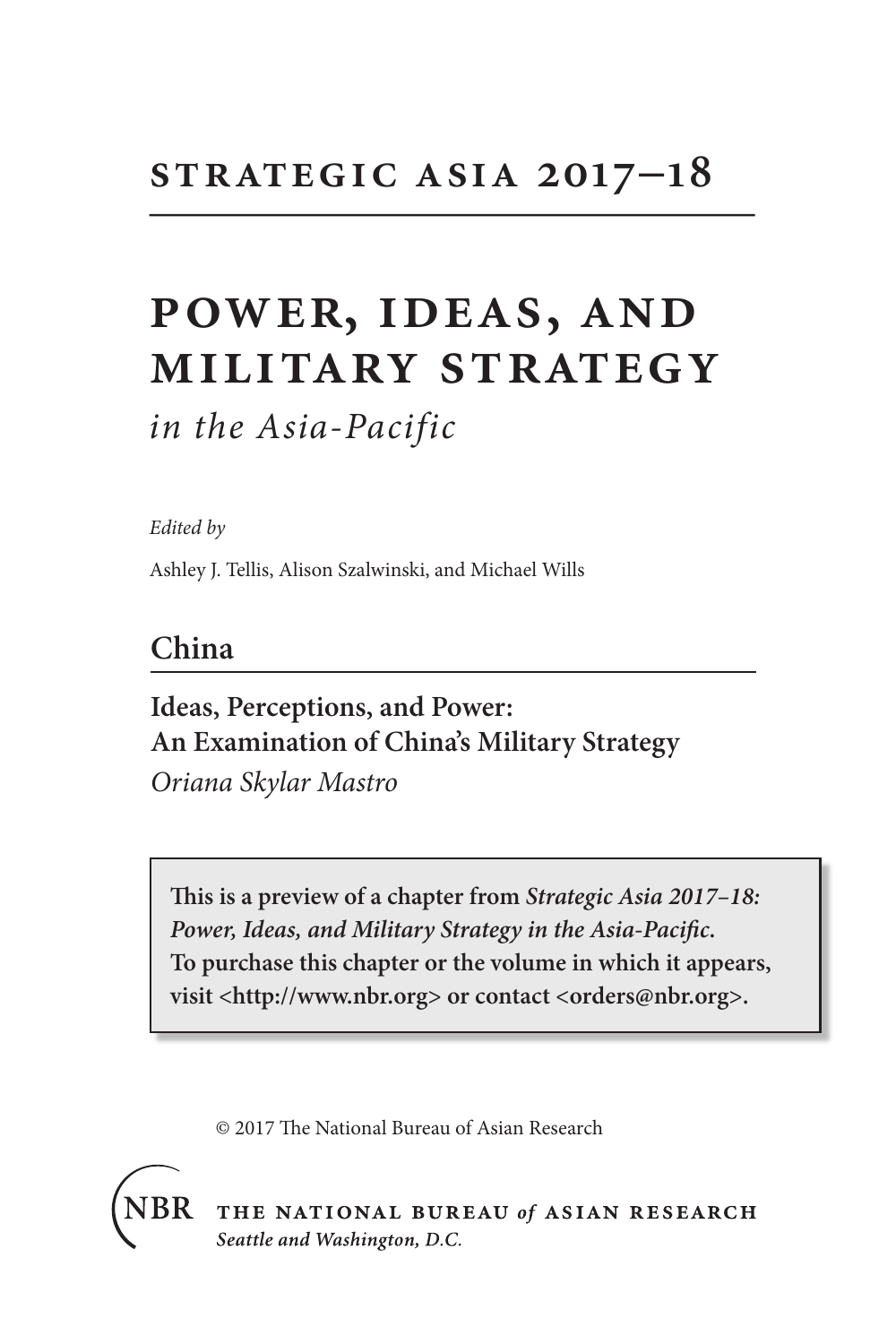#### **executive summary**

This chapter explains how a broad base of national power, the prevalence of perceived maritime threats, and national narratives about the "century of humiliation" and Chinese exceptionalism combine to make regional power projection the most attractive national military strategy to Chinese leaders.

#### main argument

China faces a wide range of internal and external challenges, ranging from maintaining domestic stability and sustainable economic growth to asserting its position in the international system and protecting its sovereignty and territorial integrity. China has five potential national military strategies to choose from to mitigate these challenges: internal security, external defense/continental power, regional power projection, regional hegemony, and development of a globally relevant military. Official statements, as well as the nature of training, investment, and structural reform of the People's Liberation Army (PLA), suggest that the current strategy is one of regional power projection. China's national power has not reached the point at which regional hegemony or a global strategy is a realistic option, nor is the country likely to downgrade its ambitions to an internal stability or external defense strategy.

#### policy implications

- China's military strategy is likely to remain one of regional power projection, though the contours of the region are expanding beyond East Asia and the South and East China Seas to Central Asia and South Asia.
- Given that China's march toward regional power projection is unlikely to decelerate, the U.S. must ensure that its presence and posture in Asia, including in South Asia and Central Asia, keep apace.
- Because significant changes in threat perceptions and ideas will precede a move toward regional hegemony or a global strategy, continued attention to the content of authoritative Chinese sources as well as the exercises, activities, training, and procurement of the PLA should be the priority of the U.S. defense community.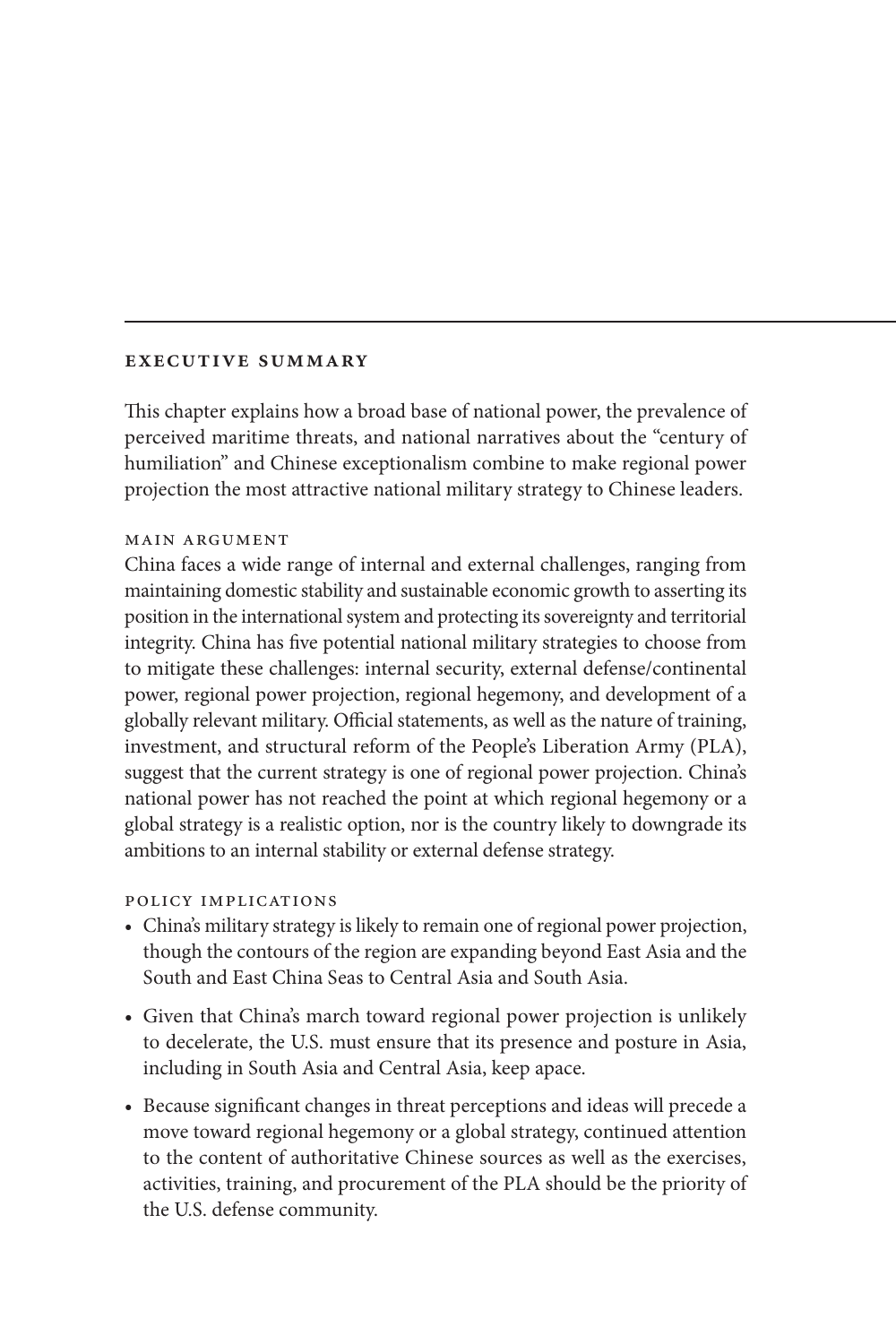### China

# Ideas, Perceptions, and Power: An Examination of China's Military Strategy

*Oriana Skylar Mastro*

China is a country of contradictions. Capitalist and Communist, it is home to some of the world's richest and poorest populations, with domestic politics characterized by nationalism and dissent.<sup>1</sup> The Chinese leadership wants close positive relations with the United States even as it criticizes and challenges U.S. policy; it strives for a professionalized military while also refusing to allow the People's Liberation Army (PLA) to shed its responsibilities as the armed wing of the Chinese Communist Party (CCP).2

Many of these contradictions are the result of attempts to manage and mitigate key strategic problems, both internal and external, as China seeks to achieve great-power status. Domestically, the party's core motivation

**Oriana Skylar Mastro** is an Assistant Professor of Security Studies in the Edmund A. Walsh School of Foreign Service at Georgetown University. She can be reached through her website at <http://www.orianaskylarmastro.com>.

The author would like to thank Danni Song, Danni Wang, Jimmy Zhang, Annie Kowalewski, and Amber Qin for their expert research assistance.

<sup>1</sup> Ronald Coase and Ning Wang, "How China Became Capitalist," Cato Institute, Cato Policy Report, January/February 2013, https://www.cato.org/policy-report/januaryfebruary-2013/how-chinabecame-capitalist; and Gabriel Wildau and Tom Mitchell, "China Income Inequality among World's Worst," *Financial Times*, January 14, 2016.

 $^2$  On U.S.-China relations, see "Wang Yi tan Zhongmei guanxi: duguo moheqi, zoushang genghao fazhan daolu" [Wang Yi Talks about China-U.S. Relationships: Get on a Path of Better Development after the Transition Period], Ministry of Foreign Affairs of the People's Republic of China (PRC), February 7, 2017. On the party's demand for loyalty from the PLA, see "Cong 'sanda guilü' kan 'dang dui jundui juedui lingdao'" ["The Party's Absolute Leadership" in "Three Laws"], *Qiu Shi*, October 17, 2016, http://theory.people.com.cn/n1/2016/1017/c40531-28785422.html; and "Xi Jinping shicha haijun jiguan bing fabiao zhongyao jianghua" [Xi Jinping Visits Navy Authority and Gives Important Speech], *China Military*, May 24, 2017, http://www.81.cn/theory/2017-05/24/content\_7616607.htm.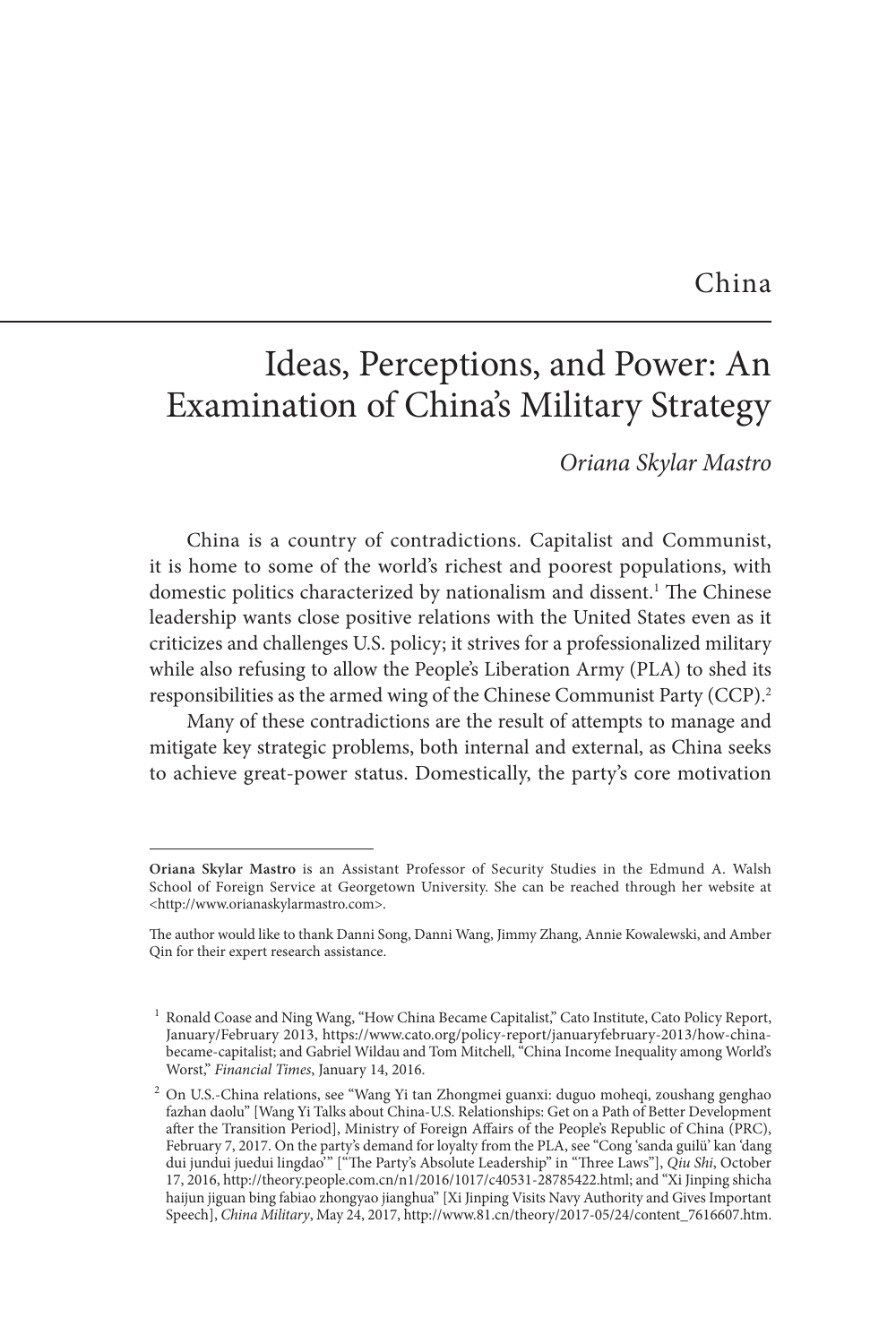continues to be to stave off the threat of revolution, which at times leads to repression and propaganda, but also in more recent years has heightened the government's responsiveness to public opinion.<sup>3</sup> The source of the party's legitimacy has changed over time from ideology (under Mao Zedong) to performance (under Deng Xiaoping, Jiang Zemin, and Hu Jintao) to nationalism (under Xi Jinping).<sup>4</sup> However, the economic reforms that propelled China into the rising power club have created internal disruptions as well. The Chinese people are now demanding not only continued growth but also development that is environmentally sustainable and equitable.<sup>5</sup> Meanwhile, separatist movements persist in Tibet and Xinjiang, and Taiwan continues to enjoy de facto independence and at times threatens *de jure* independence.<sup>6</sup>

In addition to these internal threats, Chinese leaders are facing mounting external pressures as they seek the "rejuvenation" of the nation from the era of colonial subjugation, a key theme of Xi's "China dream."7 To this end, Xi has launched broad sweeping military reforms to ensure that the PLA "push forward preparations for military struggle through insisting on using the criteria of actual combat…to train them [soldiers] for [real] warfare."8 China has also pushed for a new formulation for U.S.-China relations—a new type of major-power relations—that stresses conflict avoidance but also mutual accommodation of core interests.<sup>9</sup> At the same time, China has become more assertive in its maritime disputes in the South and East China Seas to, from Beijing's perspective, safeguard Chinese sovereignty and territorial integrity.<sup>10</sup>

How has China's national military strategy developed to address these internal and external challenges? Additionally, what factors have been essential drivers of continuity and change in China's approach? To answer these questions, this chapter builds on the past two *Strategic Asia*  volumes, which examined the foundation of national power and the impact

<sup>3</sup> Simon Denyer, "In China, Communist Party Takes Unprecedented Step: It Is Listening," *Washington Post*, August 2, 2013.

<sup>4</sup> The author would like to thank Rory Truex for this insight.

<sup>5</sup> Junjie Zhang, "Delivering Environmentally Sustainable Economic Growth: The Case of China," Asia Society, September 2012.

<sup>6</sup> Xue Li, "China's Potential Pitfalls #4: Splittist Forces," *Diplomat*, November 13, 2015.

<sup>7</sup> "Xi Jinping's Vision: Chasing the Chinese Dream," *Economist*, May 4, 2013.

<sup>8</sup> Willy Lam, "Commander-in-Chief Xi Jinping Raises the Bar on PLA 'Combat Readiness,'" Jamestown Foundation, China Brief, January 18, 2013, 3.

<sup>&</sup>lt;sup>9</sup> Michael S. Chase, "China's Search for a 'New Type of Great Power Relationship," Jamestown Foundation, China Brief, September 7, 2012.

<sup>10</sup> Oriana Skylar Mastro, "Why Chinese Assertiveness Is Here to Stay," *Washington Quarterly* 37, no. 4 (2014): 151–70.